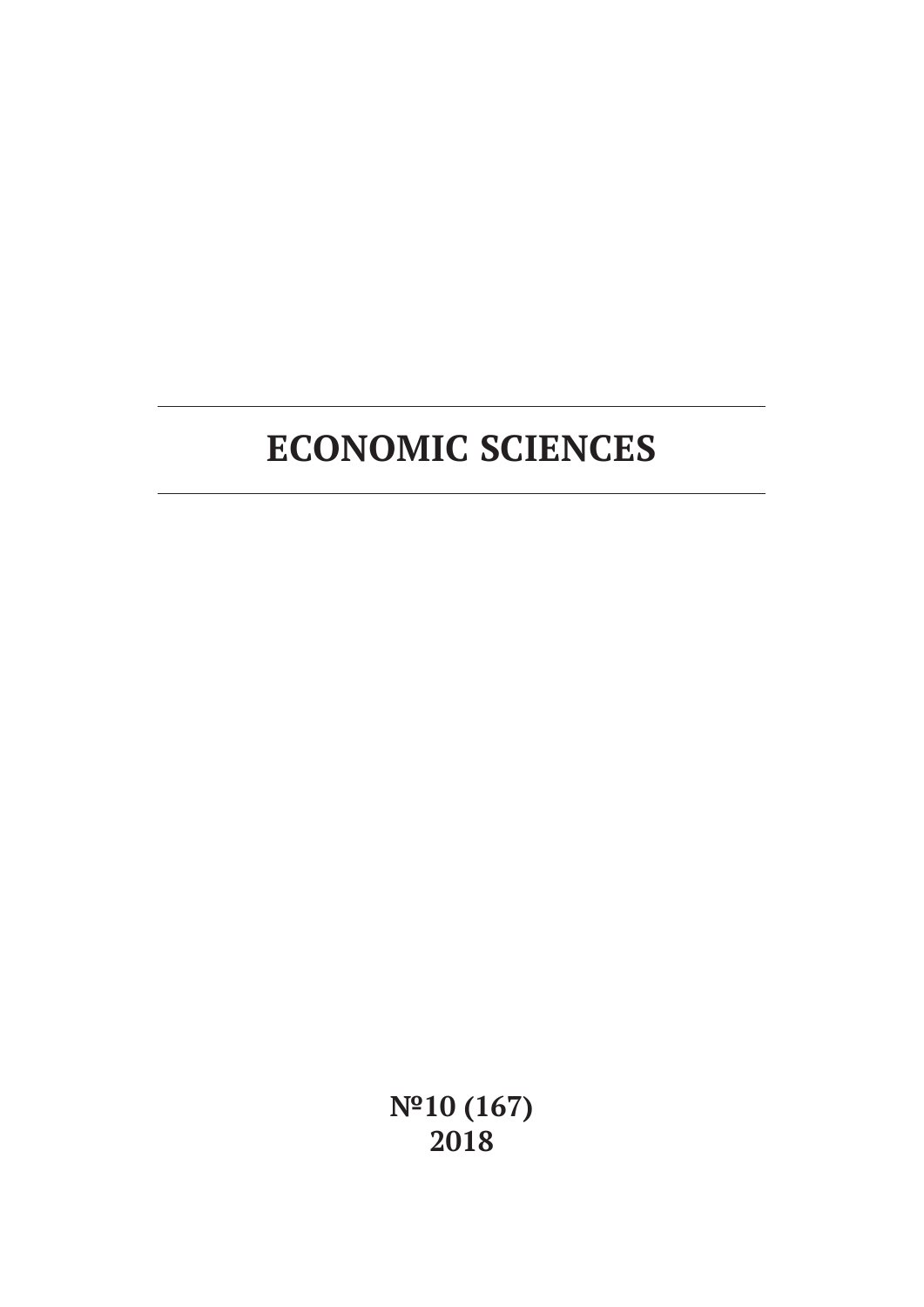#### **Editorial Council**

*V.V. Artiakov* — Doctor of Economics, Member of Russian Academy of Engineering

*R.S. Grinberg* — Doctor of Economics, Professor, Institute of Economy of Russian Academy of Sciences,

*A.G. Griaznova* — Doctor of Economics, Professor, President of Financial University under the Government of the Russian Federation

*A.G. Zeldner* — Doctor of Economics, Professor, Institute of Economy of Russian Academy of Sciences

*V.V. Ivanter* — Doctor of Economics, Professor, Director of Institute of Economic Forecasting of Russian Academy of Sciences

*N.G. Kuznetsov* — Doctor of Economics, Professor, Rostov State University of Economics

*A.V. Meshcherov* — Doctor of Economics, Professor, Chief Editor of journal "Economic Sciences"

*V.N. Ovchinnikov* — Doctor of Economics, Professor, Southern Federal University

*A.L. Porokhovski* — Doctor of Economics, Professor, Moscow State University named after M.V. Lomonosov

*S.N. Silvestrov* — Doctor of Economics, Professor, Financial University under the Government of the Russian Federation

*A.N. Shokhin* — Doctor of Economics, Professor

*M.A. Eskindarov* — Doctor of Economics, Professor, Rector of Financial University under the Government of the Russian Federation

#### **Chief Editor**

*A.V. Meshcherov* — Doctor of Economics, Professor

#### **Editorial Board**

*A.V. Meshcherov* — Doctor of Economics, Professor, Chief Editor of journal "Economic sciences"

*F.F. Sterlikov* — Doctor of Economics, Professor, Moscow State University of Technologies and Management named after K.G. Razumovskiy

*A.G. Zeldner* — Doctor of Economics, Professor, Institute of Economy of Russian Academy of Sciences

*V.A. Meshcherov* — Doctor of Economics, Professor

E.V. Zarova — Doctor of Economics, Professor, Plekhanov Russian University of Economics

*A.E. Karlik* — Doctor of Economics, Professor, St.-Petersburg State University of Economy and Finance

*N.G. Kuznetsov* — Doctor of Economics, Professor, Rostov State University of Economics

*O.J. Mamedov* — Doctor of Economics, Professor, Southern Federal University

*V.N. Ovchinnikov* — Doctor of Economics, Professor, Southern Federal University

*S.N. Silvestrov* — Doctor of Economics, Professor, Financial University under the Government of the Russian Federation

*G.D. Fainstein* — PhD in Economics, Tallinn University of Technology

**Computer editing and design** *A.S. Golubev*

The journal is included in the list of the Higher Accreditation Committee of The Ministry of Education and Science of Russia of the leading scientific journals and publications issued in the Russian Federation, where the main scientific results of the scientific theses for the degrees of Doctor and Candidate of Science can be found

Founder: LLC "Economic Sciences" Address: 125057, Moscow, Chapaevskii per., 3-775 E-mail: info@ecsn.ru WWW: http://ecsn.ru

The Certificate of registration of mass media: ПИ № ФС77–21147 from 28.06.2005

Subscription index 20387 (Agency "Rospechat")

ISSN 2072–0858

Issue date 31.10.2018 Format 60х84/8 Printed signatures 15.58 500 copies

Printed by "24 Print" Ltd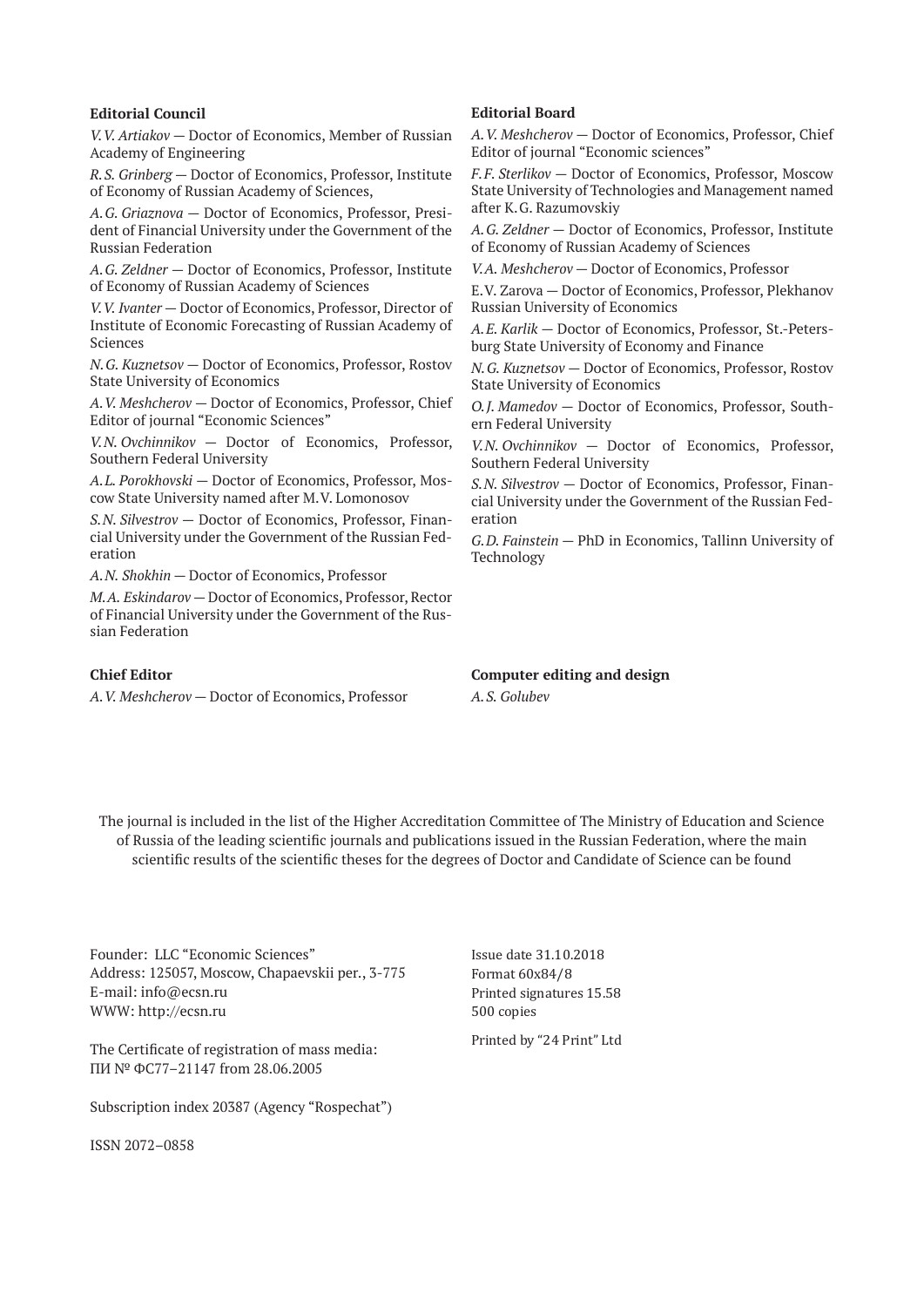# **CONTENTS**

# **ECONOMIC THEORY**

| Gaisina A.V., Nusratullin V.K. Socio-economic systems and their types  123                                                                                                   |  |
|------------------------------------------------------------------------------------------------------------------------------------------------------------------------------|--|
| Eremin V.V., Kotova N.E. Innovations and their role in the formation of multiplicative effects  123                                                                          |  |
| ECONOMICS AND MANAGEMENT OF NATIONAL ECONOMY                                                                                                                                 |  |
| Ketova N.P., Ovchinnikov V.N., Kolesnikov Y.S. Identification of the functional role                                                                                         |  |
| Denisenko V.Y. Import substitution: foreign experience and its adaptation to Russian                                                                                         |  |
| Gorlacheva E.N., Kuts M.S. Modeling the effectiveness of high-tech enterprises of high-tech                                                                                  |  |
| Pavlov O.V. Numerical study of the problem of agreed project management                                                                                                      |  |
| Kakhalnikov M.V., Suhareva E.V., Rogalev N.D. Modern structure electric power market                                                                                         |  |
| Lyutyagin D.V., Moreva E.N. Formation of the methodology of risk assessment                                                                                                  |  |
| Zyukin D.A. Strategic guidelines for the development of the grain product subcomplex                                                                                         |  |
| Babakov A.V. Key features of the gas transport management and their classification 129                                                                                       |  |
| Avvakumova I.V., Prusakova D.A., Sidorova E.E., Tsilikova M.S. Economic aspects<br>of corporate integration of divisions of a higher educational institution for improvement |  |
| FINANCE, MONEY CIRCULATION AND CREDIT                                                                                                                                        |  |
| Egorova I.V. Indicators of the model of financial sustainability of municipalities                                                                                           |  |
| <b>BOOK KEEPING, STATISTICS</b>                                                                                                                                              |  |
| Lomonosov E.V., Oleynik E.B. The conditions of cost optimization of enterprise resources                                                                                     |  |
| <b>WORLD ECONOMY</b>                                                                                                                                                         |  |
| Shavshukov V.M., Guliy I.M. Development of Hicks-Hansen theory for national economy                                                                                          |  |
| Levchenko L.V., Ivanova N.I., Alieva L.I. The world market of electrical products:                                                                                           |  |
|                                                                                                                                                                              |  |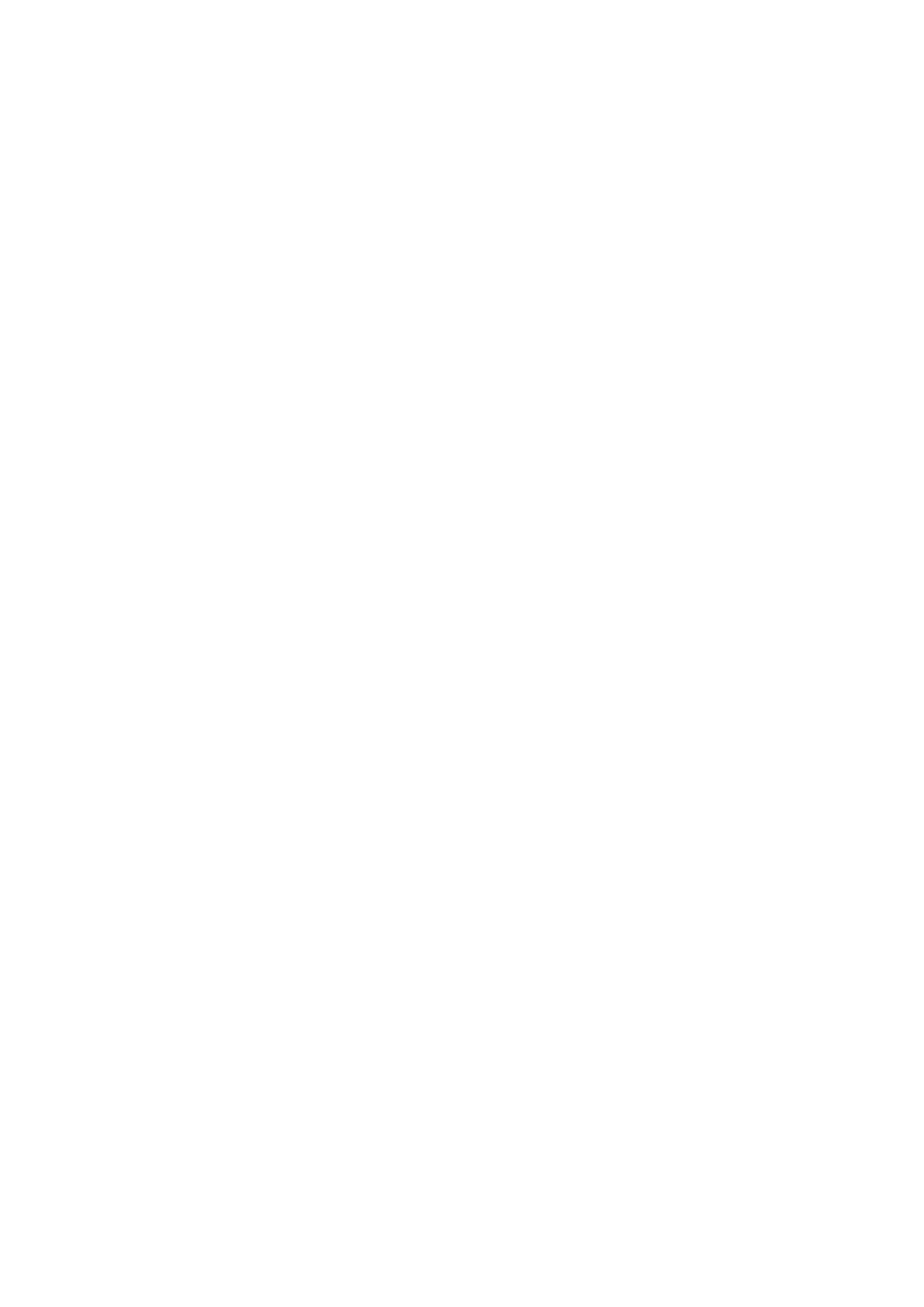# **ECONOMIC THEORY**

#### **SOCIO-ECONOMIC SYSTEMS AND THEIR TYPES**

©© 2018 **Gaisina Albina Venerovna**

Senior Lecturer, Department of Economic Theory Ufa State Oil Technical University 1, Kosmonavtov Street, Ufa, 450062, Republic of Bashkortostan, Russia E‑mail: albina.aidar@mail.ru

©© 2018 **Nusratullin Vil Kasimovich**

Doctor of Economics, Professor, Department of General Economic Theory Institute of Economics of Finance and Business Bashkir State University 3/4., Karl Marx Street, Ufa, 450076, Republic of Bashkortostan, Russia E‑mail: nvk-ufa@rambler.ru

The article focuses on the theoretical and methodological features of the typification of socio-economic systems, the trends of their civilizational development, the development of the theory of post-industrial development of the economy and society, the prerequisites of the post-industrial transformation of the Russian economy.

*Key words: socio-economic system, social, formative, civilizational, postindustrial, reproduction, economic, mode of production, production relations.*

*Received for publication on 30.10.2018*

## **INNOVATIONS AND THEIR ROLE IN THE FORMATION OF MULTIPLICATIVE EFFECTS**

#### ©© 2018 **Eremin Vladimir Vladimirovich**

PhD in Economics Leading Researcher of the Center for Strategic Forecasting and Planning Institute for Economic policy and Economic Security Issues Financial University under the Government of the Russian Federation 49, Leningradsky Prospect, Moscow, 125993, Russia E‑mail: villy.eremin@gmail.com.

©© 2018 **Kotova Natalya Evgenievna** Junior Researcher of the Center for Macroeconomic Research Department of Economic Theory Financial University under the Government of the Russian Federation 49, Leningradsky Prospect, Moscow, 125993, Russia E‑mail: nkotova@fa.ru

The subject of the article is the study of multiplicative effects generated by the process of development of the innovation sector of the economy. The influence of multiplicative effects generated by investments aimed at the development of the innovation sector complicates the process of its development. The spreading of multiplier effects can cause a shortage of resources, inflation. This will slow down the development of both the innovation sector and the economy as a whole. Consequently, the development of the innovation sector of the economy has a dual effect on the national economy. On the one hand, it enhances economic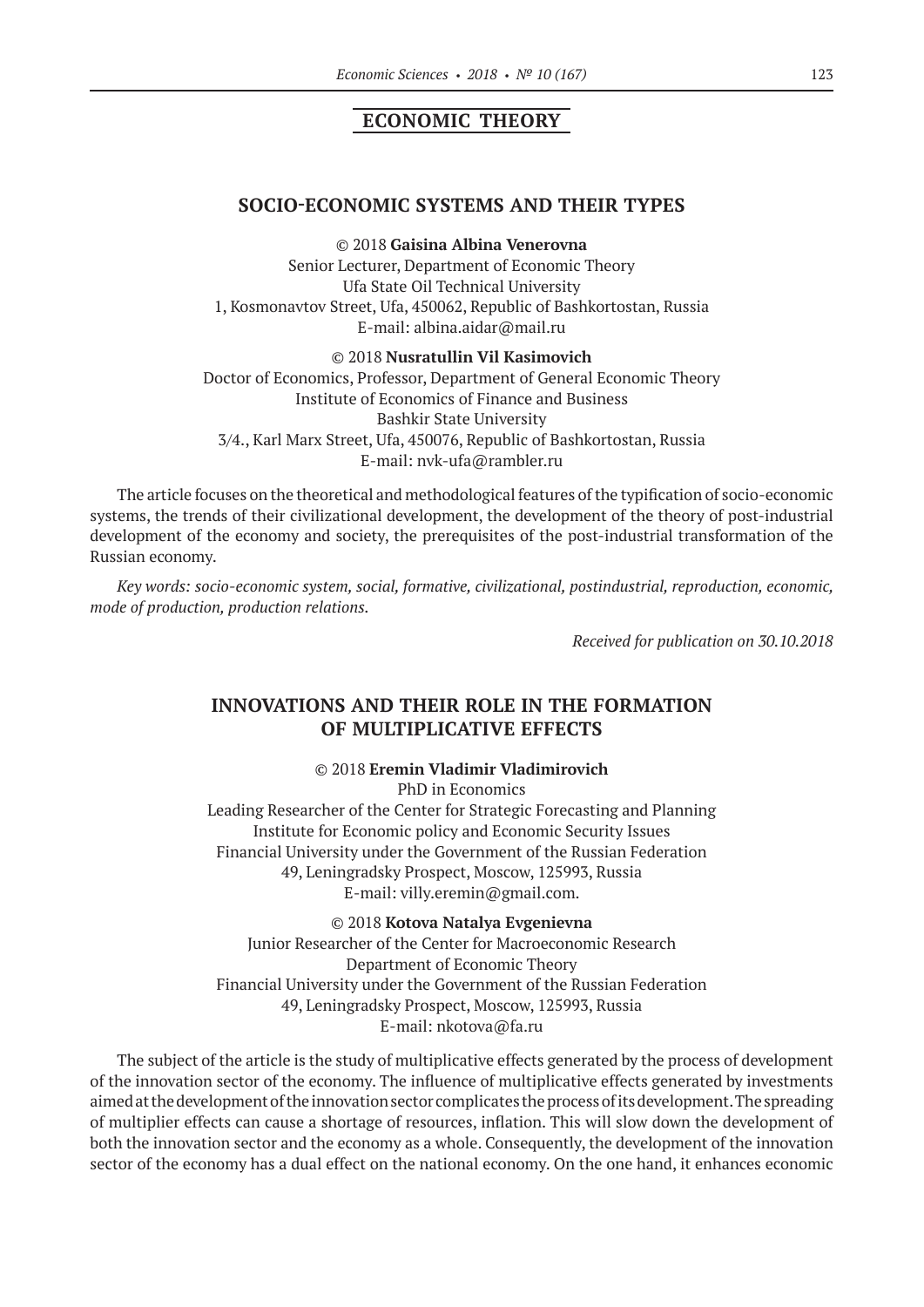security by weakening the dependence of the national economy on foreign technologies and innovative products. On the other hand, it worsens the situation with economic security because of the negative influence of multiplicative effects. The purpose of the article is to describe the influence of multiplicative effects generated by the development of the innovation sector on the process of this development itself, as well as to develop a methodology to evaluate the magnitude of the generated multiplicative effects. Evaluation of their magnitude and directions of distribution will allow developing methods for their management. This will minimize their negative impact both on economic processes in general and on the development of the innovation sector in particular. The process of building an innovative economy will become more efficient.

The results of the research can be applied in the framework of managing the development of innovative sectors of the economy of the Russian Federation, in order to stabilize this development, increase its efficiency and reduce risk by obtaining more predictable results.

*Key words: innovations, investment multiplier, investment accelerator, economic development, innovative products, ordinary products, economic security.*

The reported study was funded by RFBR according to the research project № 16–02–00658-ОГН/18

#### **Refrences**

- 1. *Glagolev S.N. Doroshenko Yu.A., Moiseev V.V.* Actual problems of investment and innovation in modern Russia. [Aktual'nye problemy investicij i innovacij v sovremennoj Rossii] Monograph. Moscow, 2014, 425 p. (in Russian).
- 2. *Miloslavsky I.S.* Novelty with consequences [Novizna s posledstviyami]. Available at: URL: http://www.izvestia.ru/ news/349367 (in Russian).
- 3. Oslo Guide. Recommendations for the collection and analysis of innovative data. Joint publication by OECD and Eurostat. [Rukovodstvo Oslo. Rekomendacii po sboru i analizu innovacionnyh dannyh. Sovmestnaya publikaciya OEHSR i Evrostata]. 2010, 107 pp. (in Russian).
- 4. Rosstat. Official statistics. Science and Innovation [Rosstat. Oficial'naya statistika. Nauka i innovacii]. Available at: URL: http://www.gks.ru/wps/wcm/connect/rosstat\_main/rosstat/ru/statistics/science/# (in Russian).
- 5. Ministry of Economic Development of the Russian Federation. National Report on Innovations in Russia 2017 [Ministerstvo ehkonomicheskogo razvitiya Rossijskoj Federacii. Nacional'nyj doklad ob innovaciyah v Rossii 2017]. Available at: URL: http://www.rvc.ru/upload/iblock/c64/RVK\_innovation\_2017.pdf (in Russian).
- 6. Rosstat. Official statistics. Expenses for technological (product, process) innovations of organizations [Rosstat. Oficial'naya statistika. Zatraty na tekhnologicheskie (produktovye, processnye) innovacii organizacij] Available at: http://www.gks.ru/free\_doc/new\_site/business/nauka/innov-n5.xls (in Russian).
- 7. *Eremin V.V.* Analysis of the mechanism of interaction between the multiplier and the accelerator of investments as a process in the series of dynamics [Analiz mekhanizma vzaimodejstviya mul'tiplikatora i akseleratora investicij kak processa v ryadah dinamiki]. EHkonomika. Predprinimatel'stvo. Okruzhayushchaya sreda.— Economy. Entrepreneurship. Environment. 2014, № 4 (60), p. 26–33.
- 8. *Eremin V.V.* Mathematical analysis of the multiplier of autonomous costs in statics and dynamics. [Matematicheskij analiz mul'tiplikatora avtonomnyh raskhodov v statike i dinamike]. Monograph. Ufa, 2015, 172 p. (in Russian).
- 9. *Sukhenko A.V. Semenova E.N.* "Dutch disease" of the Russian economy and the specificity of its manifestation [«Gollandskaya bolezn'» rossijskoj ehkonomiki i specifika ee proyavleniya]. Studencheskaya nauka XXI veka — Student science of the XXI century. 2015, p. 379–383.
- 10. *Roger W.* Spencer & *William P.* Yohe, 1970. «The «Crowding Out» of Private Expenditures by Fiscal Policy Actions», Federal Reserve Bank of St. Louis Review, October, P. 12–24.
- 11. *Gorshkov A.P.* Multiplier effects induced by the private sector in the production of innovative products [Mul'tiplikacionnye ehffekty, inducirovannye chastnym sektorom pri proizvodstve innovacionnoj produkcii]. Vestnik Permskogo nacional'nogo issledovatel'skogo politekhnicheskogo universiteta — Bulletin of the Perm National Research Polytechnic University. 2018, № 2, p. 156–165.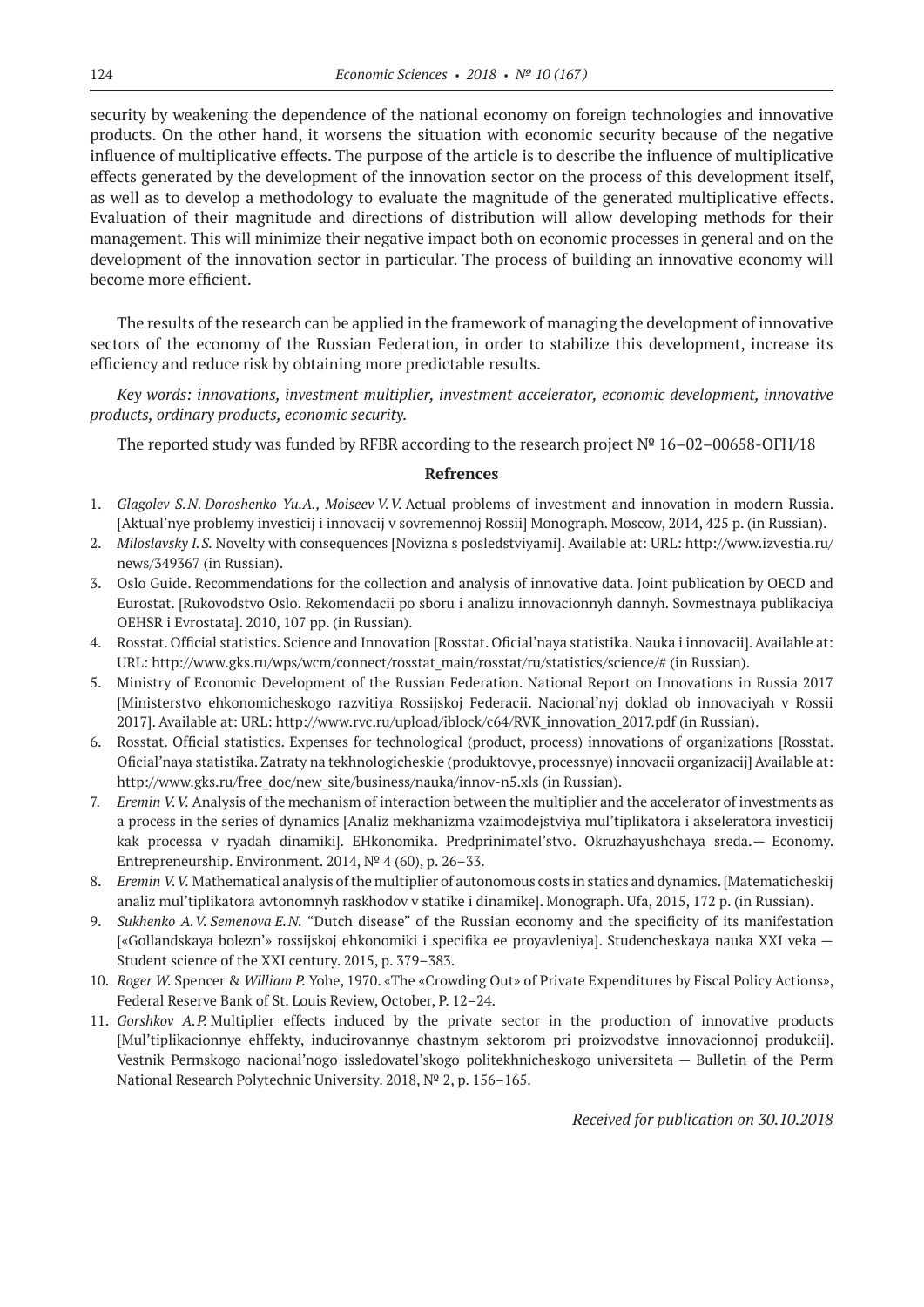## **ECONOMICS AND MANAGEMENT OF NATIONAL ECONOMY**

## **IDENTIFICATION OF THE FUNCTIONAL ROLE OF INSTITUTIONS FORMING THE STRUCTURE OF THE ECONOMIC SPACE OF REGIONS**

©© 2018 **Ketova Natalya Petrovna**

Honored Scientist of the Russian Federation Doctor of Economics, Professor, Head Department of Marketing and Communication in Business South Federal University 88, M. Gorky Street, Rostov-on-Don, 344002, Russia E‑mail: kmik2012@mail.ru

©© 2018 **Ovchinnikov Viktor Nikolaevich**

Honored Scientist of the Russian Federation, Doctor of Economics, Professor Professor and Consultant of the Department of Development Management Spatial and Economic Systems South Federal University 88, M. Gorky Street, Rostov-on-Don, 344002, Russia E‑mail: ovn@aaanet.ru

©© 2018 **Kolesnikov Yury Semenovich**

Honored Worker of Higher School of the Russian Federation Doctor of Economics, Professor, Chief Researcher North Caucasian Scientific Research Institute of Economic and Social Problems South Federal University 88, M. Gorky Street, Rostov-on-Don, 344002, Russia E‑mail: kolesnickov.ju@mail.ru

The article presents the results of the development of the problem of identifying the impact of institutions of different nature on the structural organization of the economic space of the regions of the South of Russia, identifying their functional roles and positions in this formative process.

*Key words: economic space of a region, structural organization, typological signs, morphology, shaping, economic framework of a region, social and economic structure, technological structure.*

*Received for publication on 15.10.2018*

## **IMPORT SUBSTITUTION: FOREIGN EXPERIENCE AND ITS ADAPTATION TO RUSSIAN CONDITIONS**

©© 2018 **Denisenko Vladislav Yurievich**

Department of Economics and Management of Enterprises and Production Complexes St. Petersburg State University of Economics (UNECON) 21, Sadovaya Street, St. Petersburg, 191023, Russian Federation E‑mail: vladizeslav@icloud.com

At a certain stage of development of the state, further economic growth is impossible without the policy of import substitution. Understanding of the current policy of import substitution and its consideration is a topical issue for each country. Thanks to a competent approach and restructuring of enterprises, it is possible to achieve economic growth of the industrial complex and, in General, stability for the country's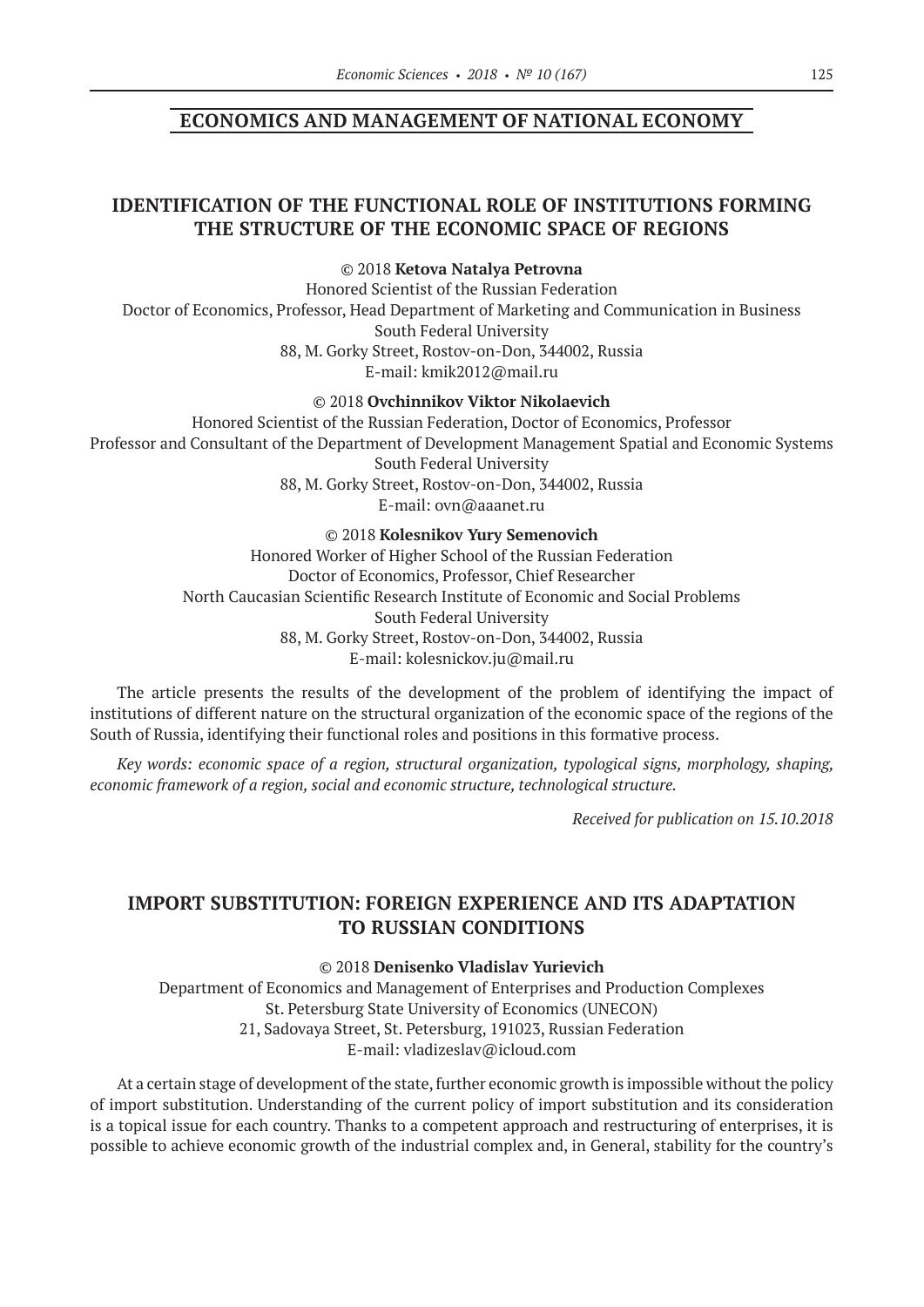economy. Therefore, it is necessary to consider the experience of other countries, analyzing their positive and negative sides, in order to further determine the features of the implementation of the import substitution strategy and the possibility of applying foreign experience.

*Key words: import substitution, restructuring, enterprises, industry.*

*Received for publication on 30.10.2018*

## **MODELING THE EFFECTIVENESS OF HIGH-TECH ENTERPRISES OF HIGH-TECH COMPLEX OF THE RUSSIAN FEDERATION**

©© 2018 **Gorlacheva Evgenia Nikolaevna**

Candidate of Economics, Associate Professor of the "IBM‑3" Department Bauman Moscow State Technical University E‑mail: gorlacheva@yandex.ru

> ©© 2018 **Kuts Mikhail Sergeevich** Postgraduate Student of the Department «RK‑3» Bauman Moscow State Technical University E‑mail: kutz@bmstu.ru

The paper deals with the problem of modeling of efficiency in Russian high-tech enterprises. The model allowing the elaboration of interdependence between cognitive production factors and efficiency of a high-tech enterprise is presented. It is shown that among the variety of production function it is better to use the logistic production function as it reflects the qualitative changes in innovation development of high-tech enterprises. The results of test and empiric data modeling are presented and the economic interpretation is given.

*Key words: scientific intensive enterprises, high-technology complex, logistic production function, cognitive production factors, industrial economics, industrial organization, innovation management.*

#### **References**

- 1. *Bell D.* Gryadushchee postindustrial'noe obshchestvo: opyt sotsial'nogo prognozirovaniya. M.: Academia, 1999. 640 c.
- 2. *Belov M.V., Novikov D.A.* Kompleksnaya metodologiya deyatel'nosti. M. Lenand, 2018.— 320 s.
- 3. *Formalaev V., Reviznikov D.* Chislennye metody. FIZMATLIT. 2006. 400 s.
- 4. *Gorlacheva E.N.* Kognitivnye faktory proizvodstva: postanovka problemy issledovaniya // Vestnik MGOU. Seriya Ekonomika. 2018, № 2, s. 14–20.
- 5. *Gorlacheva E.N.* Razrabotka logisticheskoi proizvodstvennoi funktsii naukoemkogo predpriyatiya // Innovatsii v menedzhmente. 2018. № 2. S.15–18.
- 6. *Kalitkin N.N.* Chislennye metody. Nauka. 1978. 512 s.
- 7. *Kleiner G.B.* Proizvodstvennye funktsii. M. Finansy i statistika. 1986. 239 s.
- 8. *Kleiner G.B., Rybachuk M.A.* Sistemnaya sbalansirovannost' ekonomiki. M.: Iz-vo «Nauchnaya biblioteka». 2017– 320 s.
- 9. *Nizhegorodtsev R.M.* Logisticheskoe modelirovanie ekonomicheskoi dinamiki (ch.1) // Problemy upravleniya. 2004. S.46–53.
- 10. *Petukhov N.A., Arkhipova M. Yu., Nizhegorodtsev R.M.* Faktory ekonomicheskogo rosta regionov: regressionnoklasternyi analiz: Nauchnaya monografiya. Khar'kov: ID «INZhEK», 2009.— 416 s.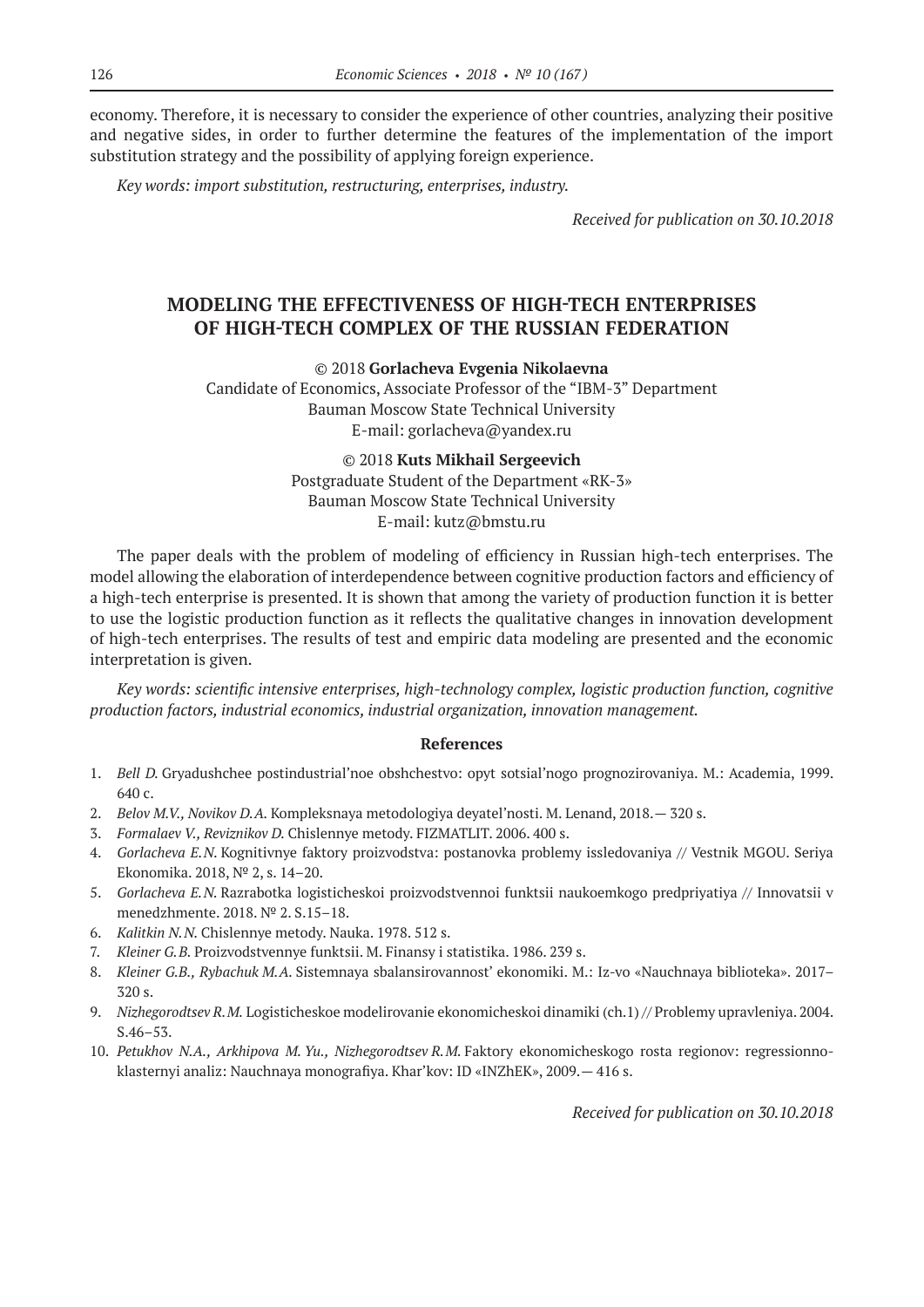## **NUMERICAL STUDY OF THE PROBLEM OF AGREED PROJECT MANAGEMENT ON THE DEVELOPMENT OF NEW PRODUCTS**

©© 2018 **Pavlov Oleg Valerievich**

Candidate of Science (Engineering), Associate Professor Vice Director of the Institute of Economics and Management Samara National Research University named after S.Р. Korolev 34, Moscow highway, Samara, 443086, Russia E‑mail: pavlov@ssau.ru

The paper considers the task of managing a project for the development of new products at an industrial enterprise. In the process of mastering new products, the effect of training is manifested, which is that the time spent by workers on the implementation of repetitive tasks decreases, which leads to a dynamic change in the economic indicators of production. The project for the development of new products is considered as a managed hierarchical dynamic system consisting of the project management and teams of performers. To solve the problem, the principle of cost recovery is applied, which divides the original task into tasks of coordinated incentives and coordinated planning. The task of coordinated planning is mathematically formalized as an optimal process control problem in discrete time. Numerical solutions are obtained for coordinated planning problems for various learning curves models using the Bellman dynamic programming method. Based on a numerical study, recommendations have been formulated on the choice of incentive functions and planned trajectories of production volumes

*Key words: learning curve models, agreed incentive tasks, agreed planning tasks*

*Received for publication on 30.10.2018*

## **MODERN STRUCTURE ELECTRIC POWER MARKET OF RUSSIA**

©© 2018 **Kakhalnikov Maxim Vladislavovich**

Department of Economics in Energy and Industry National Research University «Moscow Energy Institute» 14, Krasnokazarmennaya Street, Moscow, 111250, Russia E‑mail: maxchus17@gmail.com

©© 2018 **Suhareva Evgeniya Viktorovna**

PhD in Economics, Associate Professor at the Department of Economics in Energy and Industry National Research University «Moscow Energy Institute» 14, Krasnokazarmennaya Street, Moscow, 111250, Russia E‑mail: SukharevaYevV@mpei.ru

©© 2018 **Rogalev Nikolay Dmitrievich**

Doctor of Technical Sciences, Professor, Head of the Department of Thermal power plants Rector National Research University «Moscow Energy Institute»

14, Krasnokazarmennaya Street, Moscow, 111250, Russia

E‑mail: rogalevnd@mpei.ru

The article presents an overview of the current structure of the electricity markets. The wholesale and retail markets of electric energy and power are considered, and also the market of thermal energy is described. Analyzed the WECM sector, subjects and market infrastructure.

*Key words: wholesale electricity and capacity market, retail electricity market, heat market, day-ahead market, energy pricing.*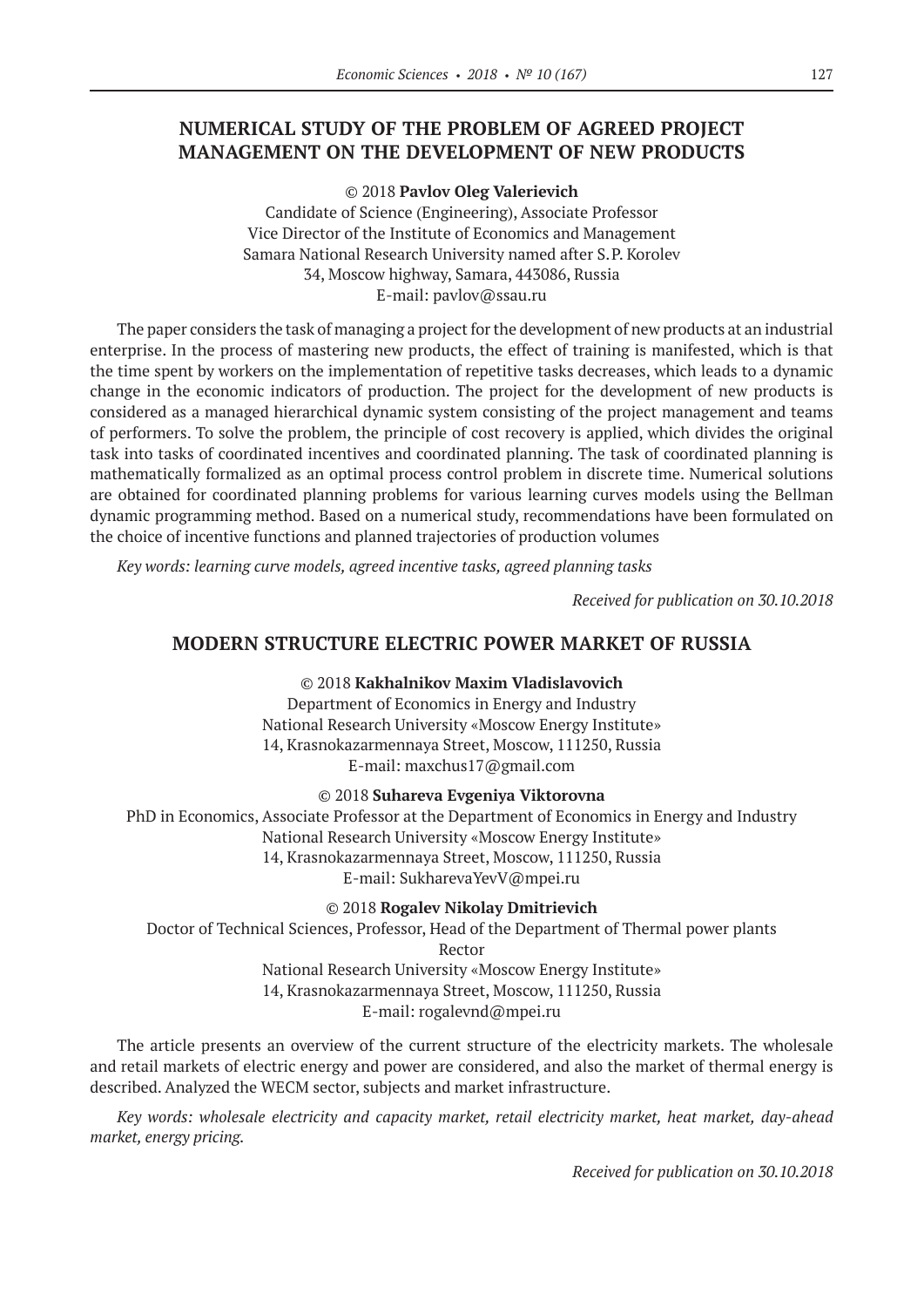# **FORMATION OF THE METHODOLOGY OF RISK ASSESSMENT OF THE BANKRUPTCY OF ENTERPRISES OF THE MINERAL-RAW SECTOR**

#### ©© 2018 **Lyutyagin Dmitry Vladimirovich**

PhD in Economics, Associate Professor, Department of Economics of the Mineral Resources Complex Russian State Geological Prospecting University named after Sergo Ordzhonikidze E‑mail: l-d-v@list.ru

#### ©© 2018 **Moreva Ekaterina Nikolaevna**

Master Student, Department of Economics of the Mineral Resources Complex Russian State Geological Prospecting University named after Sergo Ordzhonikidze E‑mail: morevakatya08061994@mail.ru

Mineral resource industry is one of the key sectors of the Russian economy, so the assessment of the risk of bankruptcy of the mining enterprises is a priority in the development strategy of the country. In the study, in accordance with the goal, an improved methodology for assessing the risk of bankruptcy of enterprises of the mineral resource complex was proposed. The peculiarity of the developed method is the consideration of specific factors inherent in the industry, namely, the inventory level, the term of the license for mining, geological risks and other indicators. The methodology was tested at the gold and coal enterprises, the results of evaluation of which indicate the adequacy of the proposed method.

*Keywords: bankruptcy, methodology, mineral sector, geological risk, reserves, license.*

#### **Reference**

- 1. *Doncova L.V., Nikifirova N.A.* Analiz finansovoj otchetnosti: uchebnik.— 5-e izd., pererab. i dop.— M.: Delo i Servis, 2009.
- 2. *Glushhenko V.V., Fursova V.A.* Upravlenie finansovymi riskami v kommercheskih bankah Ukrainy: monografija. H.: Hark. Nac. Un-t im. V.N. Karazina. 2007.— 275 s.
- 3. Godovoj otchet OAO «Rudnik Karal'veem». URL: http://www.goldpro.ru/wp-content/uploads/2017Otchet.pdf.
- 4. Informacionnaja baza «Spark». Finansovaja otchetnost' OAO «Rudnik Karal'veem». URL: http://www.sparkinterfax.ru.
- 5. Informacionnaja baza «Spark». Finansovaja otchetnost' OAO «Shahta «Zarechnaja». URL: http://www.sparkinterfax.ru.
- 6. *Karanina E.V.* Formirovanie innovacionnoj metodiki kompleksnoj ocenki riskov finansovogo sostojanija // Kreativnaja jekonomika.  $-2010$ .  $-$  Tom  $4$ .  $-$  N°  $4$ .  $-$  S.  $41-48$ .
- 7. *Ljutjagin D.V., Moreva E.N.* Issledovanie zarubezhnyh i otechestvennyh metodik ocenki riska bankrotstva predprijatija // Finansovaja jekonomika. 2018. № 6. S.1313–1317.
- 8. Postanovlenie Pravitel'stva RF ot 25.06.2003 № 367 « Ob utverzhdenii Pravil provedenija arbitrazhnym upravljajushhim finansovogo analiza. URL: http://ppt.ru/docs/postanovlenie/pravitelstvo/n‑367–11067.
- 9. Strategija razvitija mineral'no-syr'evoj bazy Rossijskoj Federacii do 2030 goda. URL: http://www.mineral.ru/ Analytics/rutrend/168/557/index.html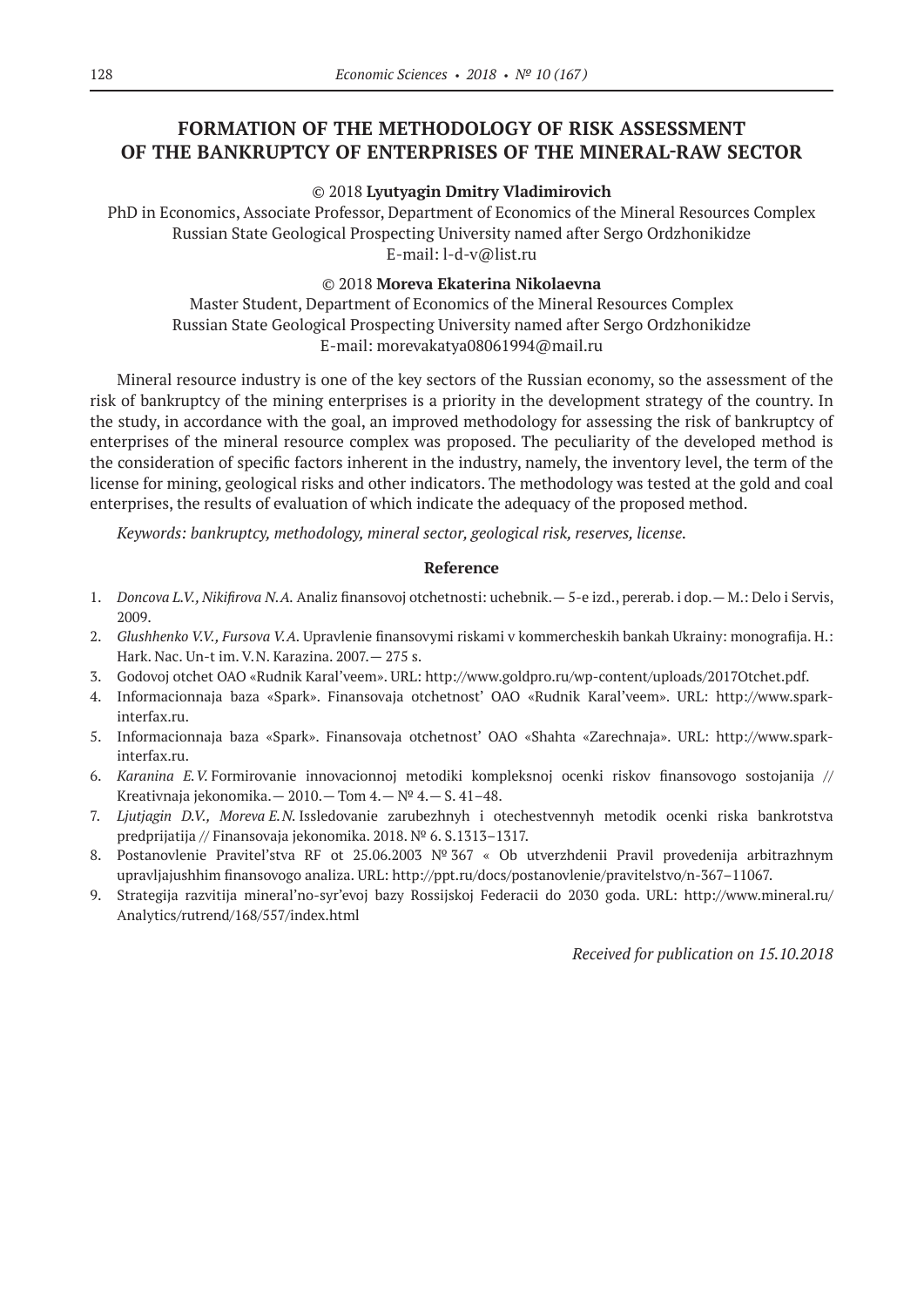## **STRATEGIC GUIDELINES FOR THE DEVELOPMENT OF THE GRAIN PRODUCT SUBCOMPLEX OF THE RUSSIAN FEDERATION \***

©© 2018 **Zyukin Danil Alekseevich** Candidate of Economic Sciences Kursk State University 33, Radishcheva Street, Kursk, 305000, Russia E‑mail: nightingale46@rambler.ru

\* The article was prepared with the financial support of the Russian Foundation for Basic Research in the framework of the research project No. 18–310–00211

The article deals with the sustainable development of the grain product subcomplex of the agroindustrial complex. The study studies the State Program of the Russian Federation "Agricultural Development and Regulation of Agricultural Products, Raw Materials and Food Markets for 2013–2020", which presents indicators of the development of the grain-producing subcomplex and the amount of subsidies aimed at supporting its implementation.

*Key words: grain production subcomplex, grain farming, food security, financing, indicators of strategic development of grain production subcomplex.*

*Received for publication on 30.10.2018*

## **KEY FEATURES OF THE GAS TRANSPORT MANAGEMENT AND THEIR CLASSIFICATION**

©© 2018 **Babakov Alexandr Vladimirovich**

Department of Economics and Management of Enterprises and Production Complexes St. Petersburg State University of Economics (UNECON) 21, Sadovaya Street, St. Petersburg, 191023, Russian Federation

The paper discusses the features of the gas transmission system management based on the services concept analysis, their classification and the place of gas transportation services in this field. Gas delivery transportation service through the pipeline is inseparable from the product itself — gas. Another feature of gas transportation service is the need to ensure a certain quality of the good. That is why the gas transportation service can be called a commodity service. The article provides a definition of this concept, its features, as well as the impact on the existing industry standards.

*Key words: gas transportation services, commodity services, service management, service classification, pipeline transportation, gas transportation.*

*Received for publication on 30.10.2018*

# **ECONOMIC ASPECTS OF CORPORATE INTEGRATION OF DIVISIONS OF A HIGHER EDUCATIONAL INSTITUTION FOR IMPROVEMENT OF QUALITY OF EDUCATIONAL PROCESS**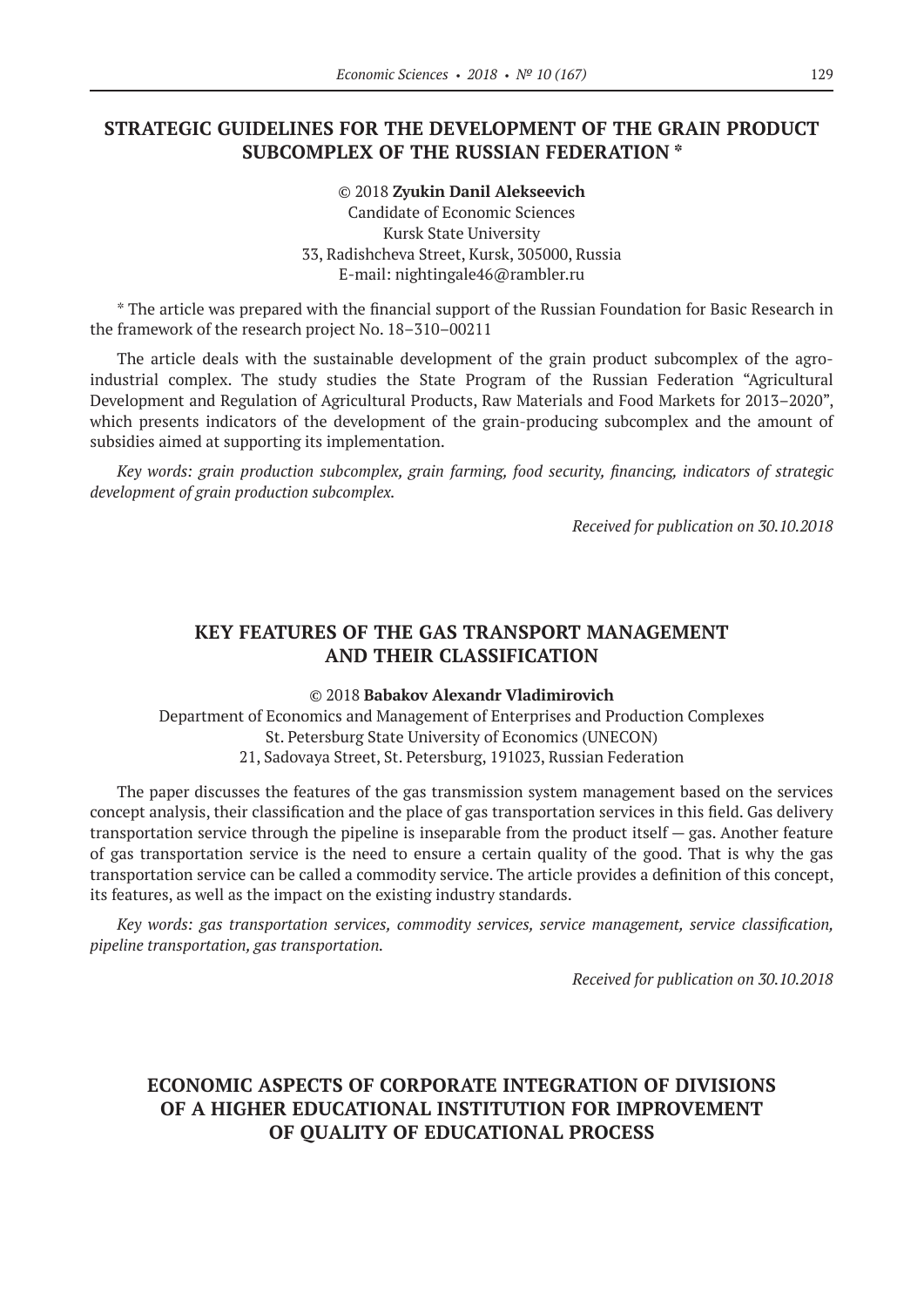©© 2018 **Avvakumova Irina Vladimirovna** Senior Lecturer, Department of Foreign Languages No. 3 Plekhanov Russian University of Economics 36, Stremyanny Lane, Moscow, 115093, Russia E‑mail: imba52@mail.ru

©© 2018 **Prusakova Daria Alekseevna** Senior Teacher, Department of Foreign Languages No. 3 Plekhanov Russian University of Economics 36, Stremyanny Lane, Moscow, 115093, Russia E‑mail: bdgid@mail.ru

©© 2018 **Sidorova Elena Evgenievna** Senior Lecturer, Department of Foreign Languages No. 3 Plekhanov Russian University of Economics 36, Stremyanny Lane, Moscow, 115093, Russia E‑mail: iksharik@gmail.com

©© 2018 **Tsilikova Marina Sergeevna** Senior Lecturer, Department of Foreign Languages No. 3 Plekhanov Russian University of Economics 36, Stremyanny Lane, Moscow, 115093, Russia E‑mail: mcilikova@mail.ru

The article is devoted to economic aspects of corporate integration in higher educational institutions divisions for improvement of educational process quality.

An object of a research is higher educational institutions divisions, and the subject is economic aspects of their corporate integration. Theoretical and methodological values of a research are included into modernizations of methodical base of economically reasonable integration of a higher educational institution, and practical are in quality improvement of educational process in higher educational institutions in the Russian Federation.

*Key words: economic aspects, economy, corporate integration, higher educational institutions, divisions, educational process, quality of education.*

#### **References**

- 1. *Goldobina M. V., Podbornova E.S.* Razvitie kachestva obrazovatel'nogo processa vuza [Development of quality of educational process of higher education institution] / M.V. Goldobina, E.S. Podbornova / Vestnik Samarskogo gosudarstvennogo universiteta.  $-2015. - 18. - 8.9 - 16.$
- 2. *Zhuravleva, Yu.A.* Vysshee obrazovanie rossiyan kak faktor gotovnosti k innovacionnym preobrazovaniyam: regional'nyi aspekt [The higher education of Russians as factor of readiness for innovative transformations: regional aspect] / Yu.A. Zhuravleva // Ekonomicheskie nauki — Moskva: Izd-vo OOO «24-Print», 2013.— <sup>1</sup>11.— S.129–133.
- 3. *Ivanchenko I.V.* Problema povysheniya kachestva obrazovaniya v vuze [Problem of improvement of quality of education in higher education institution] / I.V. Ivanchenko / Molodoi uchenyi.  $-$  2016.  $-$  15.1.  $-$  S. 18–21.
- 4. *Mammen K. J.* (2006). Academics' perception of 'quality in higher education', and quality strategies. South African Journal of Higher Education, 20(5): 639–654
- 5. *Zajda, J.* (1994). Defining excellence and quality in education. New Education, 16(2), 53–61.
- 6. Zhurnal «Voprosy obrazovaniya» [Elektronnyi resurs]: analiticheskie materialy—Oficial'nyi sait zhurnala «Voprosy obrazovaniya», 2018.— Rezhim dostupa: http://vo.hse.ru/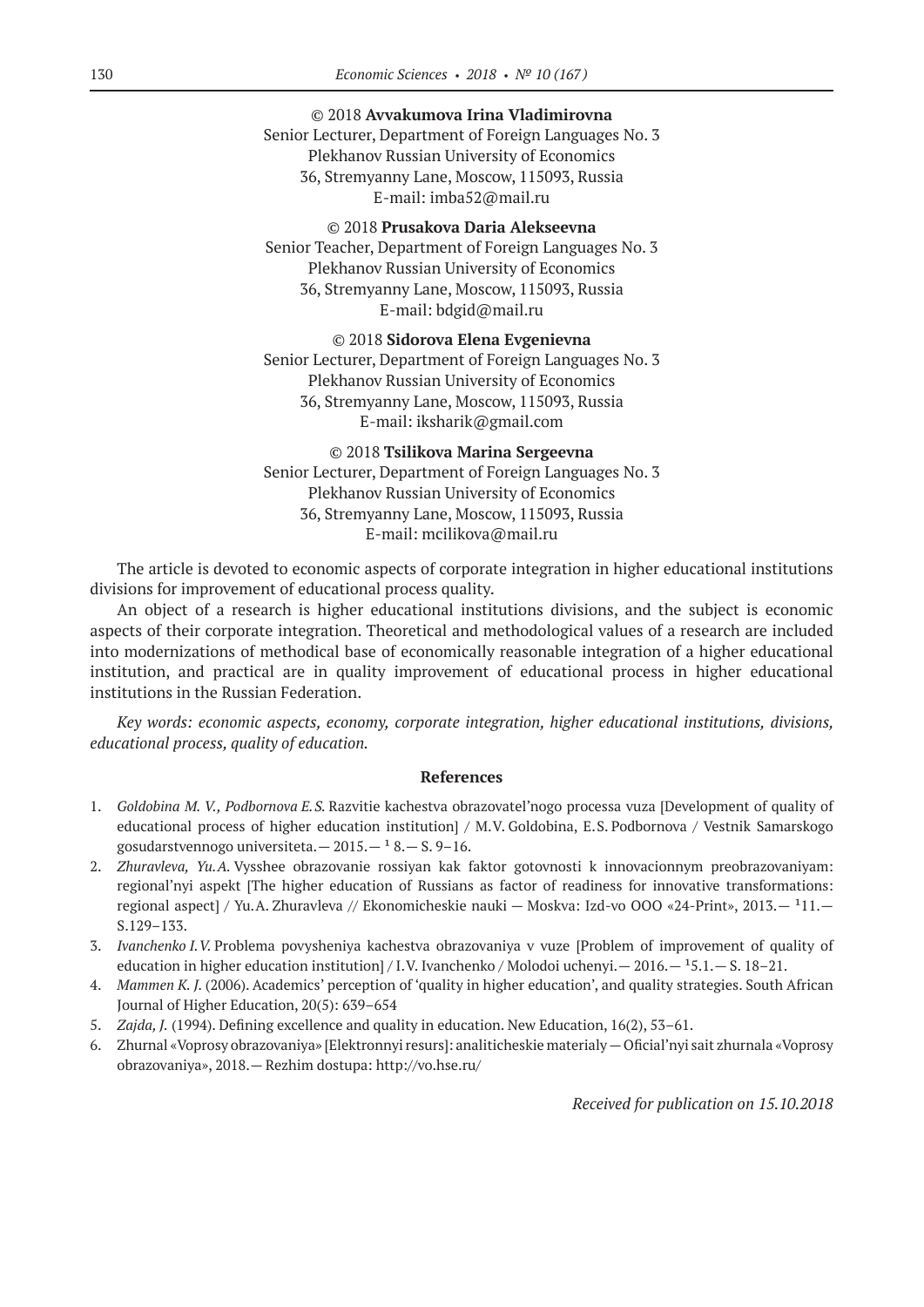## **FINANCE, MONEY CIRCULATION AND CREDIT**

## **INDICATORS OF THE MODEL OF FINANCIAL SUSTAINABILITY OF MUNICIPALITIES IN THE RUSSIAN FEDERATION**

©© 2018 **Egorova Irina Vladimirovna**

PhD Student, Department of State and Municipal Finance St. Petersburg State University of Economics (UNECON) 21, Sadovaya Street, St. Petersburg, 191023, Russian Federation E‑mail: olusa0429@yandex.ru

The article is devoted to the analysis of indicators for the formation of the model of financial stability of municipalities in the Russian Federation as the main mechanism for improving the balance of local budgets and improving the standard of living in the municipalities of the Russian Federation.

*Key words: financial sustainability, balance, municipality, local budget.*

*Received for publication on 15.10.2018*

## **BOOK KEEPING, STATISTICS**

## **THE CONDITIONS OF COST OPTIMIZATION OF ENTERPRISE RESOURCES WITH THE EXPECTATION OF THE SYNERGY EFFECT**

©© 2018 **Lomonosov Elena Vladimirovna**

Senior Lecturer, Department of Accounting, Analysis and Audit School of Economics and Management Far Eastern Federal University 8, Sukhanova Street, Vladivostok, 690091, Russia E‑mail: lomonosova.ev@dvfu.ru

#### ©© 2018 **Oleynik Elena Borisovna**

Doctor of Economic Sciences Department of Business Informatics and Economic and Mathematical Methods School of Economics and Management Far Eastern Federal University 8, Sukhanova Street, Vladivostok, 690091, Russia E‑mail: oleinik.elena@gmail.com

The article deals with the conditions of achieving the synergy effect in the process of using the resource potential of the enterprise, the method of calculation. The dynamic criterion of estimation of efficiency of use of resource potential is proved. It is concluded that the conditions of optimization of costs of resources of the enterprise do not contribute to the growth of efficiency of use of resource potential, calculations are presented.

*Key words: cost optimization, resource cost effect, resource efficiency effect, synergy effect.*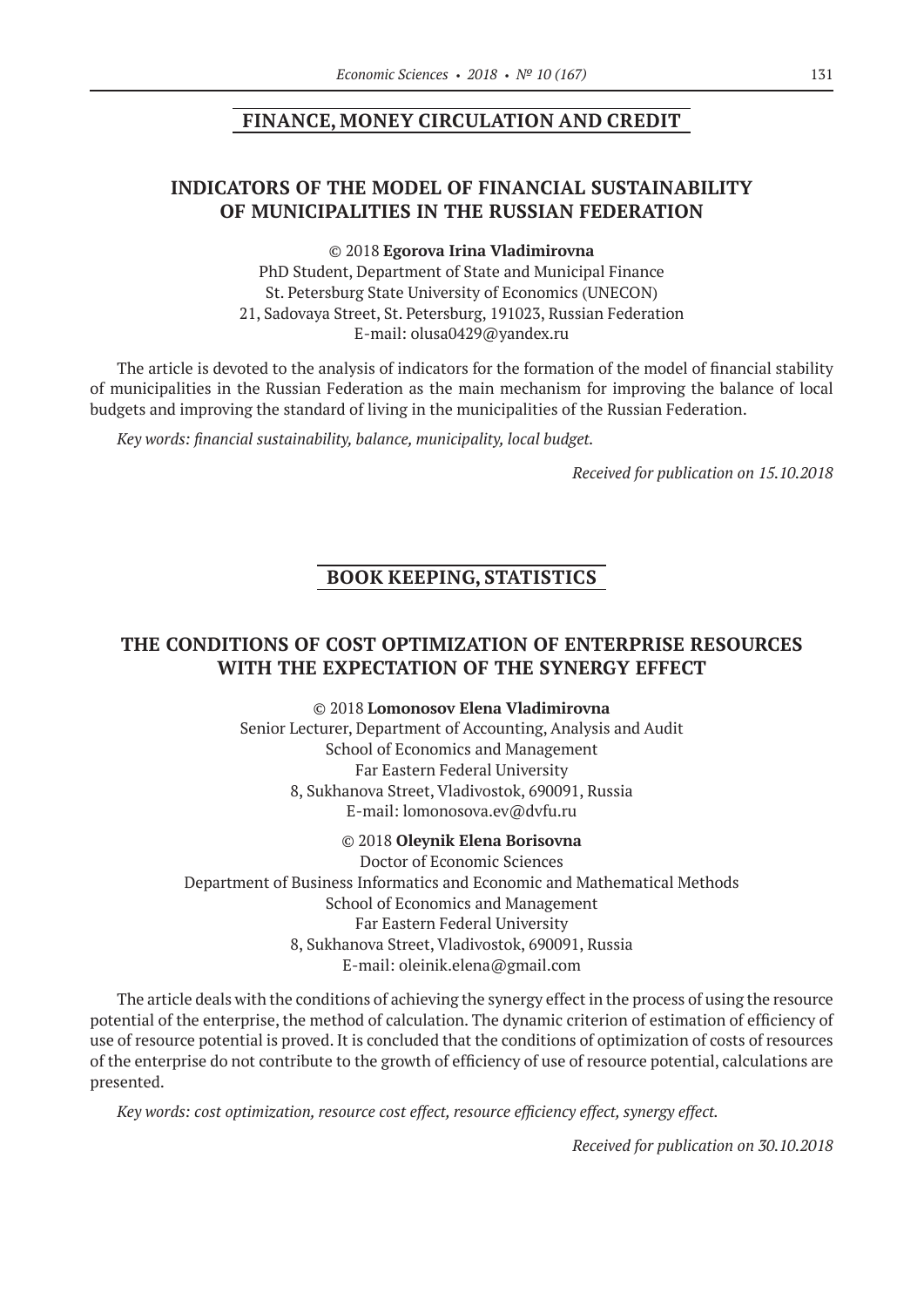## **WORLD ECONOMY**

## **DEVELOPMENT OF HICKS-HANSEN THEORY FOR NATIONAL ECONOMY ON THE EXAMPLE OF THE RUSSIAN SEGMENT OF GLOBAL FINANCE**

#### ©© 2018 **Shavshukov Vyacheslav Mikhailovich**

Dосtor of Economics, Professor St. Petersburg State University 62, Chaikovskogo Street, St. Petersburg, 191194, Russia E‑mail: v.shavhukov@spbu.ru; shavshukov@rambler.ru

### ©© 2018 **Guliy Ilia Mikhailovich** PhD in Economics, Associate Professor Emperor Alexander I St. Petersburg State Transport University 9, Moskovsky Pr., St. Petersburg, 190031, Russia E‑mail: guliy@mail.ru

The article develops the theory of functioning of national economy on the basis of Hicks-Hansen model IS-LM. The new principle model of four markets is offered. It included a national segment of global finance which became a part of the international markets of real and financial assets. Cash flows from export revenue, loans, issues, investment interest and not interest income became subject of the analysis. Passing through forex, they unite to internal flows of the money supply. The reverse flow of money, financial transfers registered in the current account balance and adjusted by an exchange rate. A subject of the analysis became entering the country and outgoing flows correcting their size exchange rates, effects of an external factor on money supply and the volume of investment.

The authors consider the influence of the price of money, the current account balance, rates of economic growth, monetary policy parameters on an exchange rate. It is developed the mathematical model of forecasting of an exchange rate including the external economic factors of the flowers of items, money and the debt capital.

*Key words: modification of Hicks-Hansen model, model of four markets, national finance, global finance, foreign exchange rate, money market, debt capital market, mathematical modeling of exchange rate.*

#### **References**

- 1. *Borisov, A.N.* Valutnaya integracia kak odna iz osnovnich tendency razvitia mirovoi valutnoy sistemi na sovremennom etape /A.N. Borisov //Economicheskie nauki, 2012, vol.92.— P. 171–179. (In Russian)
- 2. Bulleten bankovskoi statistici Banka Rossii.— https://www.cbr.ru. (accessed: 01.09.2018). (In Russian)
- 3. For the maximum purity of calculations, it is necessary to be guided not just by a nominal exchange rate, and to consider a real effective exchange rate (BIS real effective exchange rate (CPI-base 2010, monthly average) calculated at exchange rates of the countries of the main trade and economic partners and devaluated on inflation. In more detail see the tables BIS REER on 61 currencies of the world since 1994 until the present in: http:/www. bis.org/statistics.
- 4. Rosstat.— https://www.gks.ru. (accessed: 01.09.2018). (In Russian)
- 5. *Hicks, J., Allen, R.* A Reconsideration of the Theory of Value, 1934. // Vehi economicheskoi mysli. Vol. 1. Teoria potreblenia i sprosa /pod redaksiey V.M. Galperina.— SPb.: Economicheskaya shkola, 2000.— P.117–141. (380 p.) (In Russian)
- 6. *Hicks, J.* Capital and growth, 1965// // Vehi economicheskoi mysli. Vol. 6. Mejdunarodnay economica /pod redaksiei A.P. Kireeva.— M.: TEIS, 2006.— P.488–503. (720 p.) (In Russian)
- 7. *Hicks, J.* Value and Capital, 1939.— М.: Progress, 1993.— 488 p. (In Russian)
- 8. *Hicks, J.* A Theory of Economic History, 1969.— М., 2003.— 224 p. (In Russian)
- 9. *Kireev, A.P.* Mejdunarodnaya economics /А.P. Kireev. Vol. 1. М.: Mejdunarodnye otnoshenia, 2002.— P.309. (In Russian)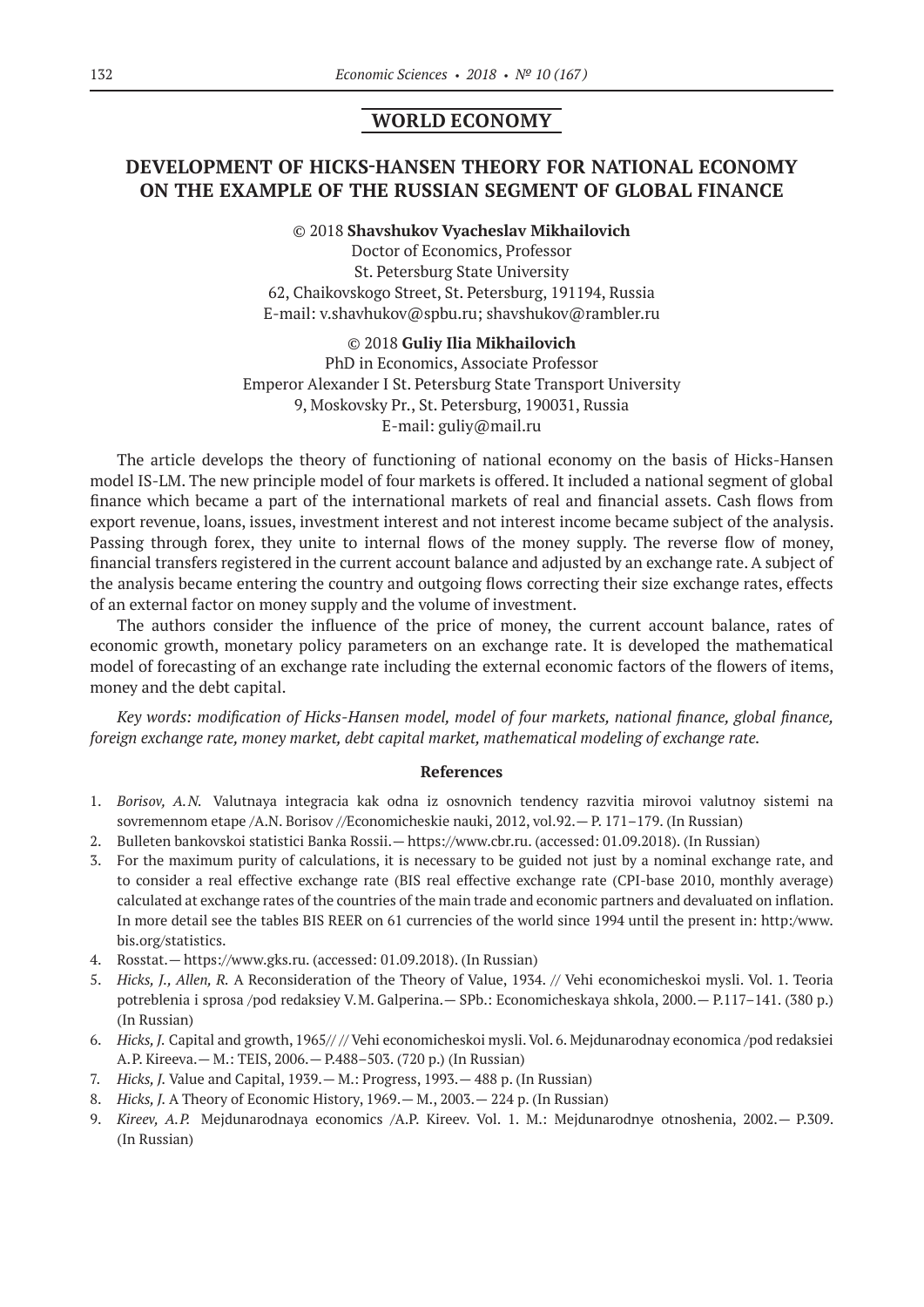- 10. Pokazateli mirovovo razvitia. Indicator eksport/VVP,%, 2006–2017. http://data.trendeconomy.ru/dataviewer/wb/ wbd/wdi?ref\_area=RUS&series=NE\_EXP\_GNFS\_ZS. (accessed: 04.12.2018). (In Russian).
- 11. Vneshnyay torgovlay Rossii v 2017.— http://russian-trade.com/reports-and-reviews/2018–03/vneshnyayatorgovlya-rossii-v‑2017-godu/. (accessed: 04.12.2018). (In Russian)
- 12. BRICS Joint Statistical Publication: 2015; Brazil, Russia, India, China, South Africa / Rosstat.— Moscow: Statistics of Russia, 2015.— 235 p.
- 13. Current account balance, 2018, U.S. dollars.— https://www.imf.org/external/datamapper/BCA@WEO/ADVEC/ WEOWORLD/EURO (accessed: 04.12.2018).
- 14. *Filardo, Andrew, Siklos, Pierre*. The cross-border credit channel and lending standards surveys.— BIS Working Papers. N723. 09 May 2018.
- 15. Finance & Development (F&D) Issues, 2016–2018: http://www.imf.org/external/pubs/ft/fandd/fda.htm (accessed: 28.05.2018).
- 16. *Güneş Kamber* and *Madhusudan Mohanty*. Do interest rates play a major role in monetary policy transmission in China? // BIS Working Papers. No 714. 06 Apr 2018.
- 17. *Hansen, Alvin Harvey*. Monetary Theory and fiscal policy.— N.Y.: McGraw, 1949.
- 18. *Hayes, Mark*. The Economics of Keynes: A New Guide to the General Theory.— Edward Elgar Publishing, 2008.— 257 p.
- 19. *Hicks, John Richard*. Mr Keynes and the Classics: A Suggested Interpretation, 1937.
- 20. *Hicks, John*. IS-LM: An explanation.— Journal of Post Keynesian Economics.— 1980. № Vol III. No.2.— P. 152.
- 21. *Keynes, John Maynard*. The general theory of employment, interest & money / John Maynard Keynes.— Moscow: Urait, 2018.— 342 p.
- 22. *Menna Lorenzo, Tobal Martin*. Financial and price stability in emerging markets: the role of the interest rate.— BIS Working Papers. No 717. 04 May 2018.
- 23. Russia in figures. 2018: annual statistical report.— Moscow: Rosstat, 2018.— 522 p.
- 24. Russian statistical yearbook. 2017.— Moscow: Rosstat, 2017.— 686 p.
- 25. Russian and countries. 2016: statistical yearbook / Rosstat.— Moscow, 2016.— 379 p.
- 26. *Sheehan, Brendan*. Understanding Keynes' General Theory.— Palgrave Macmillan, 2009.— 272 p.
- 27. The price, real and financial effects of exchange rates.— BIS Papers. No 96. 28 Mar 2018.
- 28. Topics of BIS Working Papers, 2017–2018. https://www.bis.org/list/research/index.htm (accessed: 26.05.2018)
- 29. http://www.baumanrarebooks.com/rare-books/keynes-john/81560.aspx.
- 30. http://ecsocman.hse.ru/data/367/700/1219/009Hiks.pdf.

*Received for publication on 30.10.2018*

## **THE WORLD MARKET OF ELECTRICAL PRODUCTS: AN OVERVIEW OF CURRENT TRENDS**

#### ©© 2018 **Levchenko Larisa Vladimirovna**

PhD in Economics, Associate Professor Samara State University of Economics 141, Soviet Army Street, Samara, 443090, Russia E‑mail: lvls@mail.ru

©© 2018 **Ivanova Natalia Igorevna** PhD in Economics, Associate Professor Samara State University of Economics 141, Soviet Army Street, Samara, 443090, Russia E‑mail: cleotasha@rambler.ru

#### ©© 2018 **Alieva Lilya Ildarovna**

Post-Graduate Student Samara State University of Economics 141, Soviet Army Street, Samara, 443090, Russia E‑mail: al-lilya@mail.ru